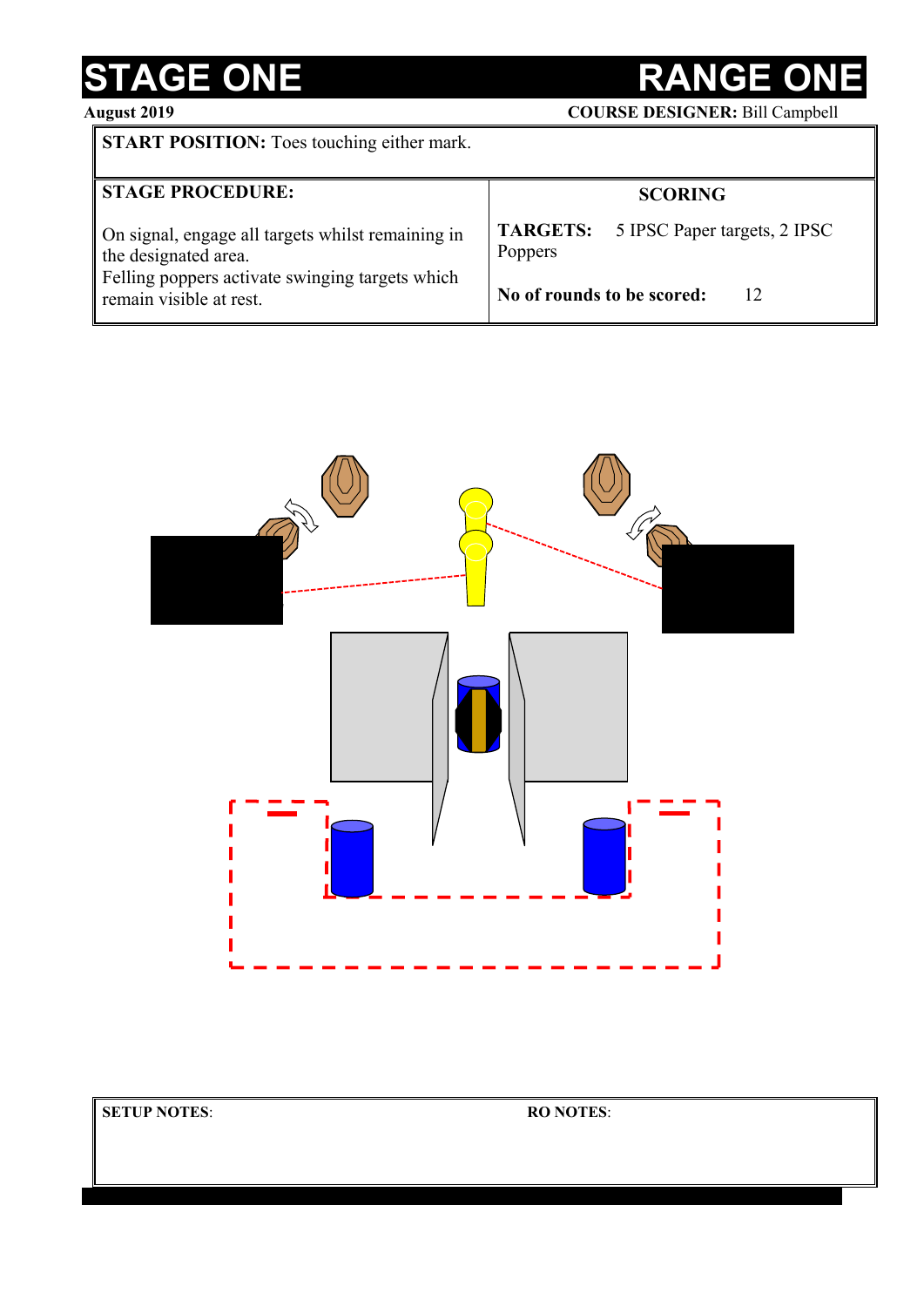## STAGE TWO RANGE TWO

**August 2019 COURSE DESIGNER:** Bill Campbell

| <b>START POSITION:</b> Toes touching Mark.                                |                                                                        |
|---------------------------------------------------------------------------|------------------------------------------------------------------------|
| <b>STAGE PROCEDURE:</b>                                                   | <b>SCORING</b>                                                         |
| On signal, engage all targets whilst remaining in<br>the designated area. | <b>TARGETS:</b> 4 IPSC Paper targets, 2 IPSC<br>poppers, 2 IPSC plates |
|                                                                           | No of rounds to be scored:<br>12                                       |



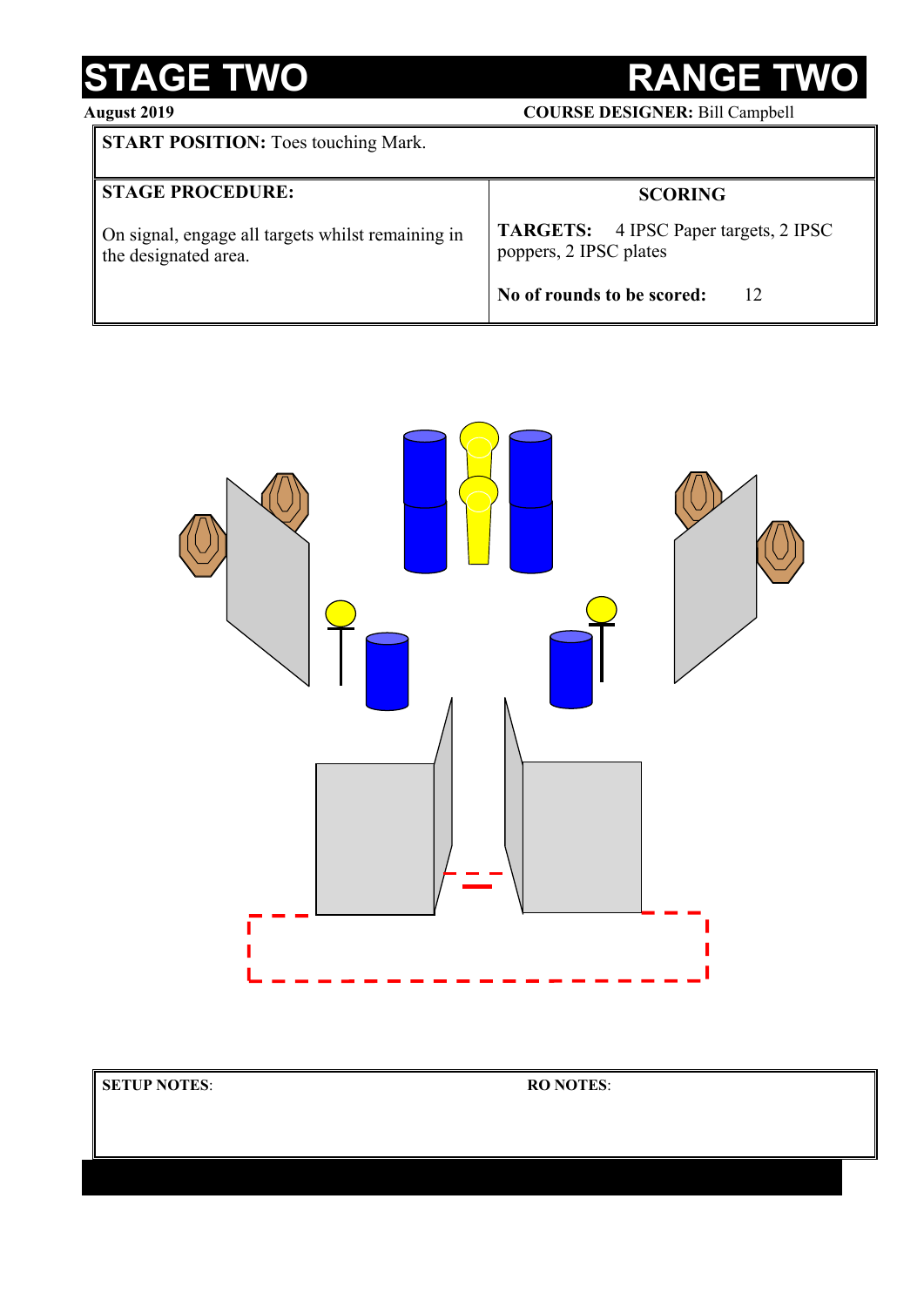## **STAGE THREE RANGE THR**<br>August 2019 **RANGE THR**<br>COURSE DESIGNER: Bill Camp

**COURSE DESIGNER: Bill Campbell** 

**START POSITION:** Standing anywhere in designated area.

| <b>STAGE PROCEDURE:</b>                                                                                                                                  | <b>SCORING</b>                                                                                              |
|----------------------------------------------------------------------------------------------------------------------------------------------------------|-------------------------------------------------------------------------------------------------------------|
| On signal, engage all targets whilst remaining in<br>the designated area.<br>Felling poppers activates swinging targets which<br>remain visible at rest. | <b>TARGETS:</b> 10 IPSC Paper targets, 2 IPSC<br>poppers, 2 IPSC plates<br>No of rounds to be scored:<br>24 |



| <b>SETUP NOTES:</b> | <b>RO NOTES:</b> |  |
|---------------------|------------------|--|
|                     |                  |  |
|                     |                  |  |
|                     |                  |  |
|                     |                  |  |
|                     |                  |  |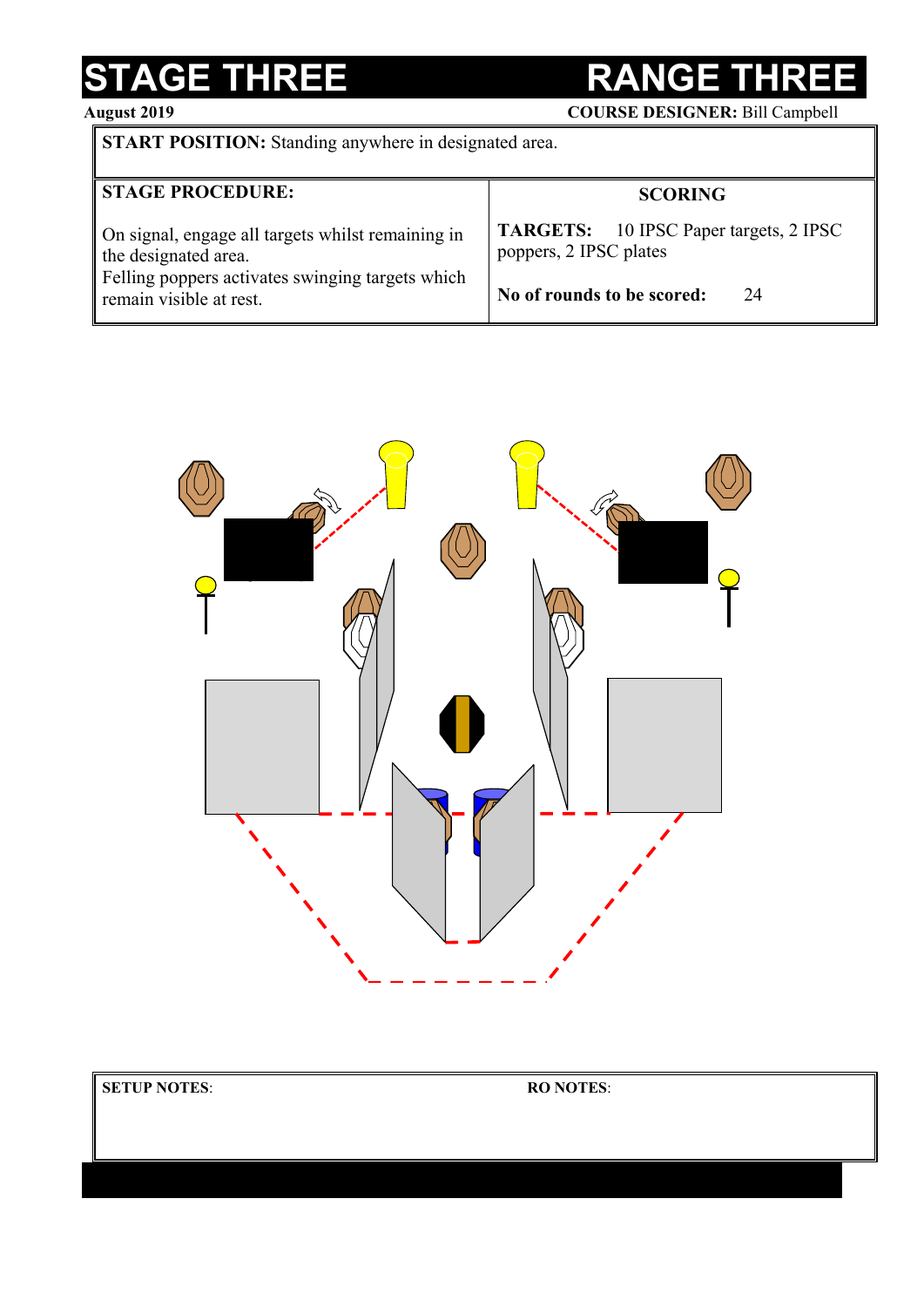### **STAGE FOUR COUNTER RANGE FO**

**August 2019 COURSE DESIGNER:** Bill Campbell

**START POSITION:** Lying on bed, hands behind head, all body parts on the top of the bed. Handgun is placed on marked position on the table with magazine well and chamber empty. All remaining magazines are on the belt.

| <b>STAGE PROCEDURE:</b>                           | <b>SCORING</b>                                |
|---------------------------------------------------|-----------------------------------------------|
| On signal, engage all targets whilst remaining in | <b>TARGETS:</b> 10 IPSC Paper targets, 3 IPSC |
| the designated area.                              | poppers, 1 IPSC plate.                        |
| Felling popper activates bobbing target which     | No of rounds to be scored:                    |
| remains visible at rest.                          | 24                                            |

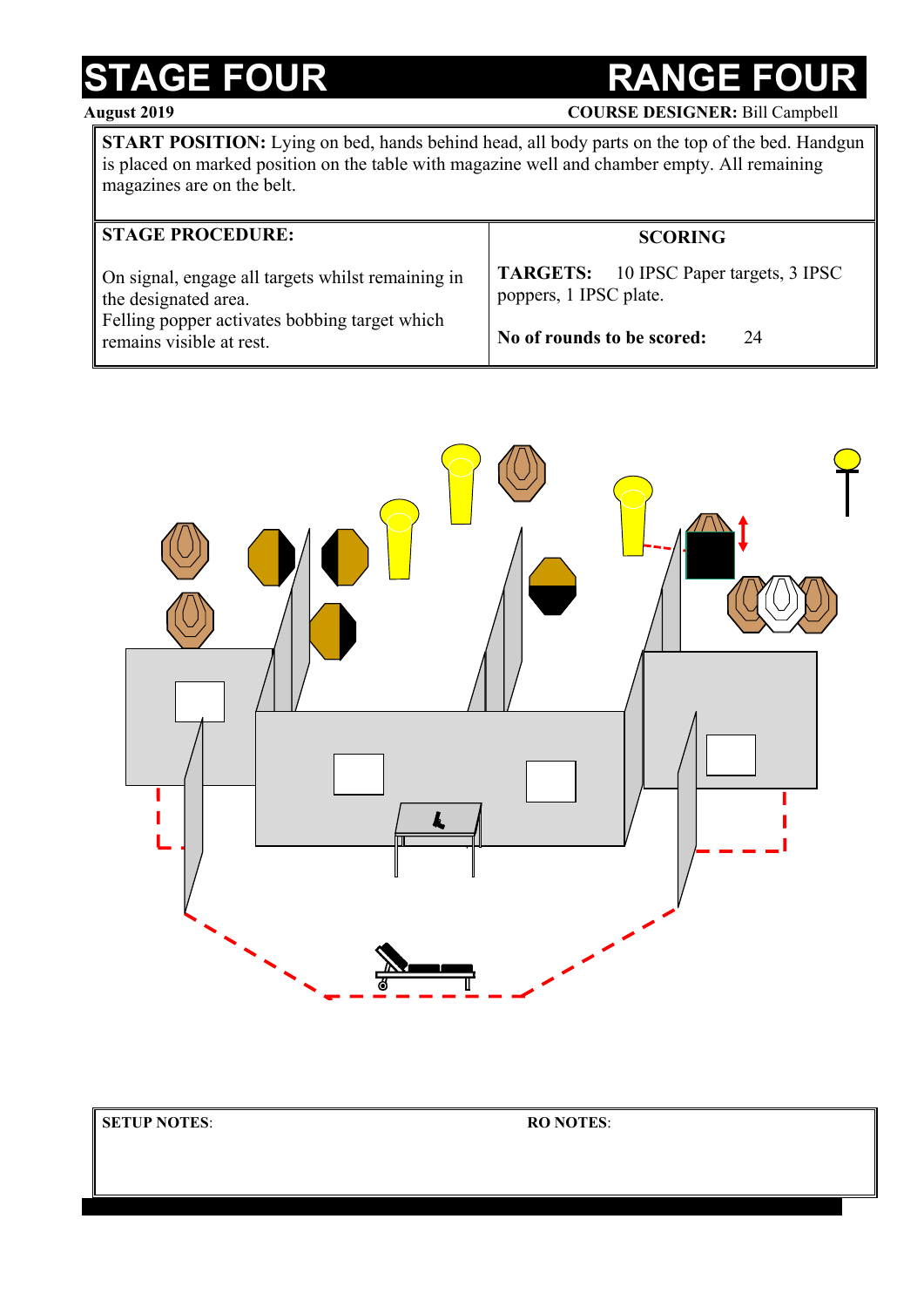# **STAGE FIVE RANGE FIVE**<br> **RANGE FIVE** COURSE DESIGNER: Bill Campbel

**August 2019 COURSE DESIGNER:** Bill Campbell

| <b>START POSITION:</b> Standing anywhere in designated area. |
|--------------------------------------------------------------|
|--------------------------------------------------------------|

| <b>STAGE PROCEDURE:</b>                                                   | <b>SCORING</b>                                                           |
|---------------------------------------------------------------------------|--------------------------------------------------------------------------|
| On signal, engage all targets whilst remaining in<br>the designated area. | <b>TARGETS:</b> 12 IPSC Paper targets, 3 IPSC<br>poppers, 2 IPSC plates. |
|                                                                           | No of rounds to be scored:<br>29                                         |

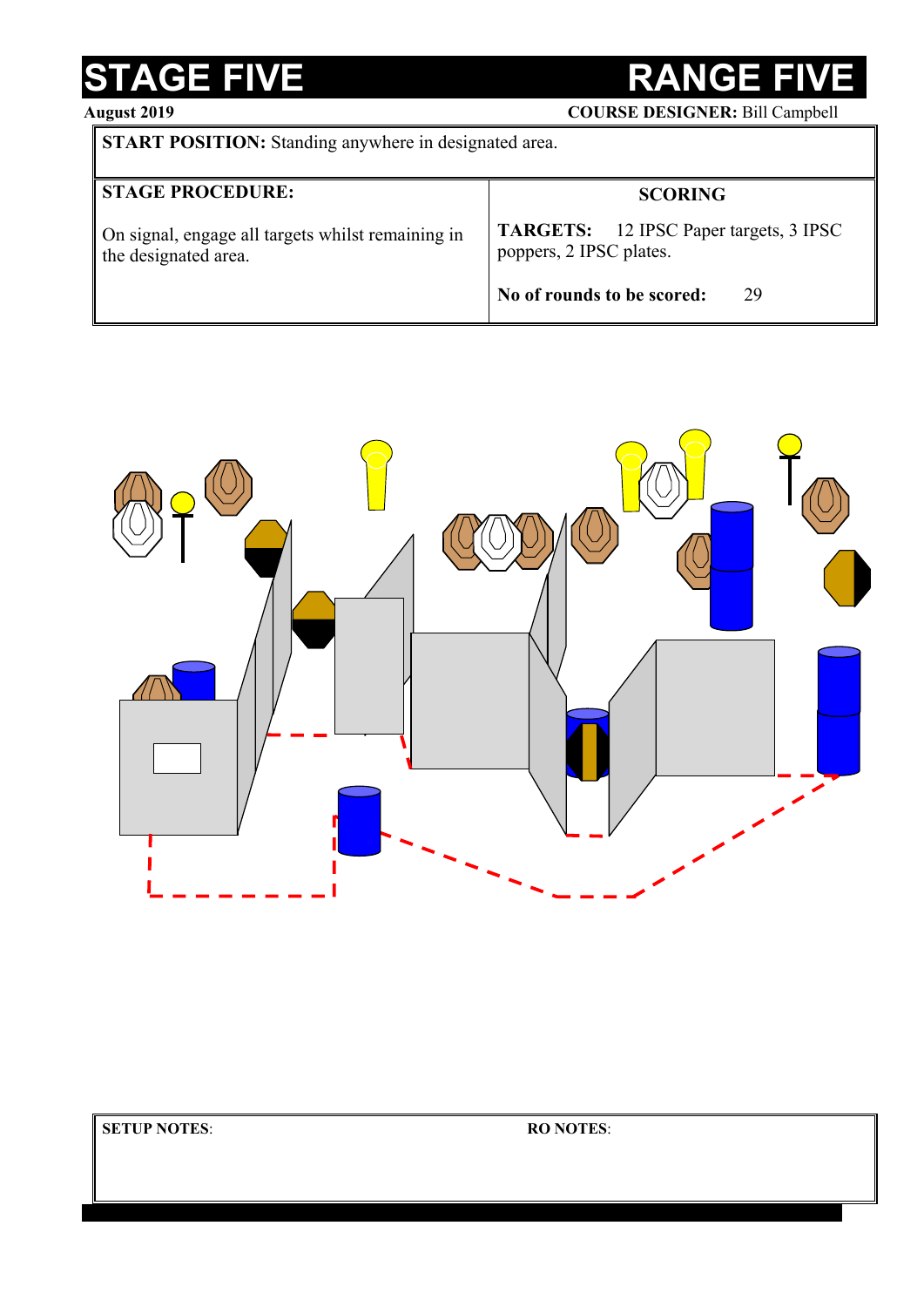### STAGE SIX RANGE SIX

**August 2019 COURSE DESIGNER:** Bill Campbell

**START POSITION:** Standing anywhere in designated area.

| <b>STAGE PROCEDURE:</b>                                                                                                                                                                                               | <b>SCORING</b>                                                                                             |  |
|-----------------------------------------------------------------------------------------------------------------------------------------------------------------------------------------------------------------------|------------------------------------------------------------------------------------------------------------|--|
| On signal, engage all targets whilst remaining in<br>the designated area.<br>Felling popper activates swinging target which<br>remains visible at rest.<br>Door is a sliding door, that opens in either<br>direction. | <b>TARGETS:</b> 4 IPSC Paper targets, 2 IPSC<br>poppers, 2 IPSC plates<br>No of rounds to be scored:<br>12 |  |

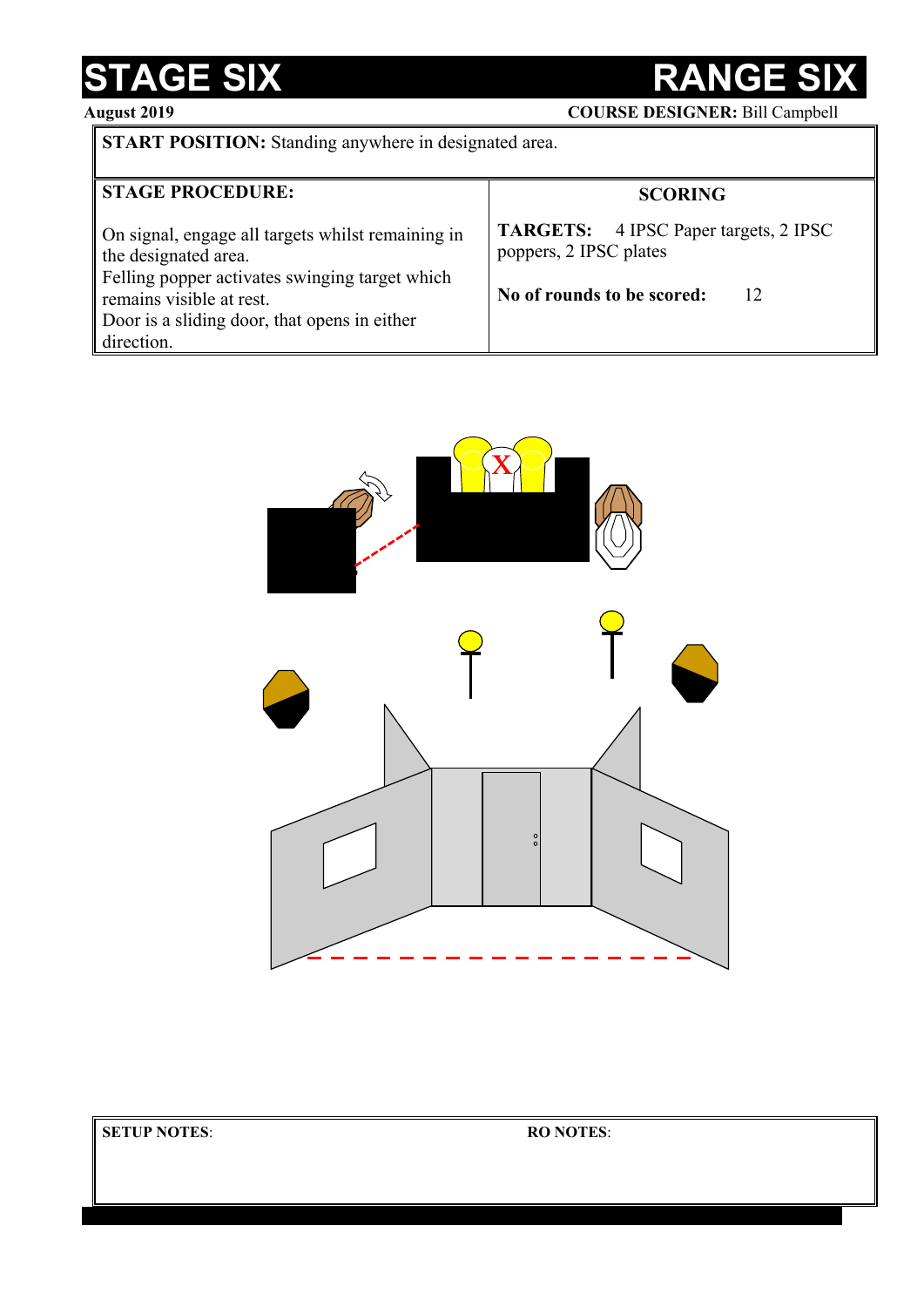### STAGE SEVEN RANGE SE

**August 2019 COURSE DESIGNER:** Bill Campbell

**START POSITION:** Standing anywhere in designated area.

| <b>STAGE PROCEDURE:</b>                           | <b>SCORING</b>                               |
|---------------------------------------------------|----------------------------------------------|
| On signal, engage all targets whilst remaining in | <b>TARGETS:</b> 9 IPSC Paper targets, 2 IPSC |
| the designated area.                              | poppers, 2 IPSC plates.                      |
| Felling popper activates swinging target which    | No of rounds to be scored:                   |
| remains visible at rest.                          | 22                                           |

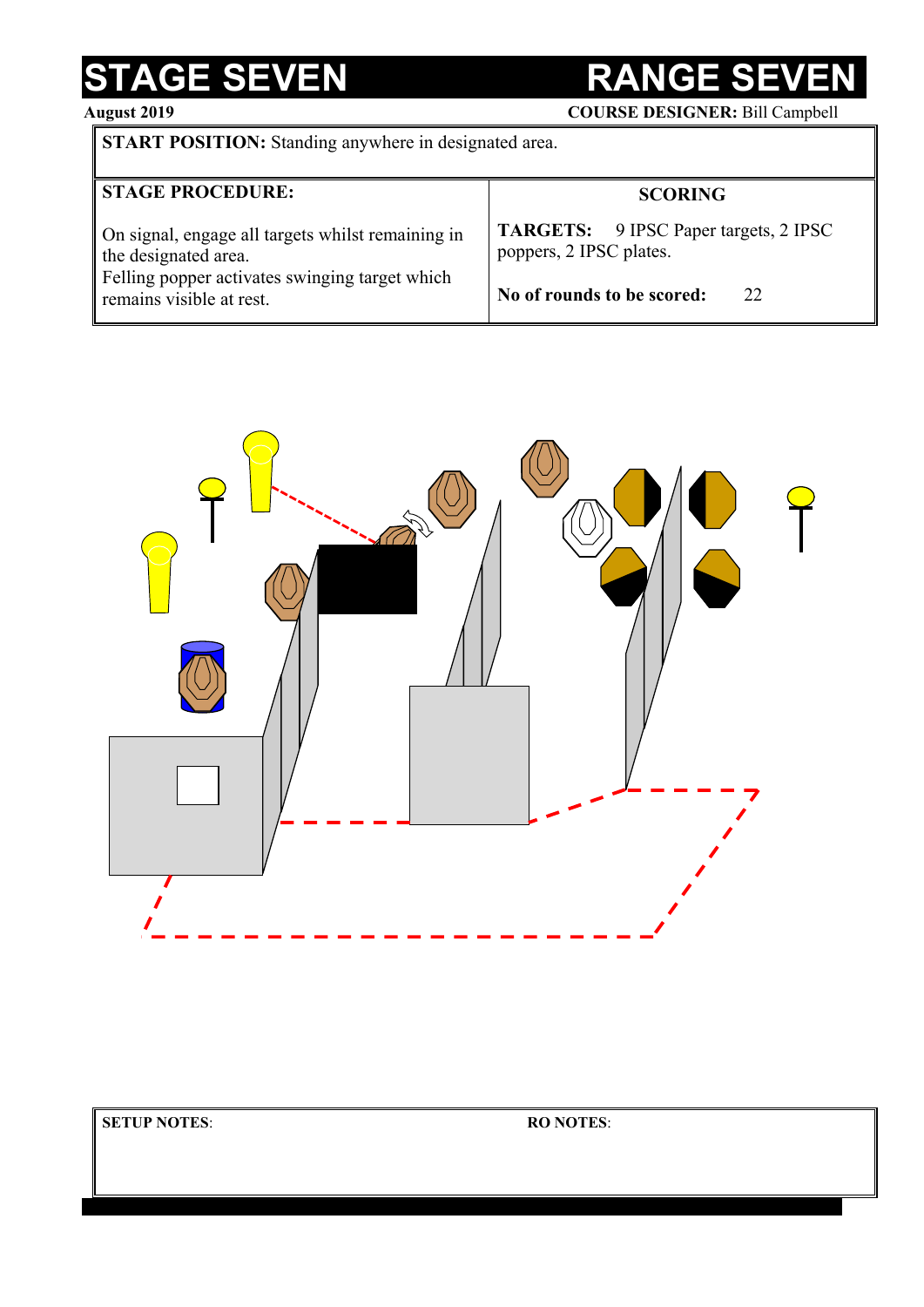## STAGE EIGHT RANGE EIG

**August 2019 COURSE DESIGNER:** Bill Campbell

**START POSITION:** Strong hand holding door handle.

| <b>STAGE PROCEDURE:</b>                           | <b>SCORING</b>                                |
|---------------------------------------------------|-----------------------------------------------|
| On signal, engage all targets whilst remaining in | <b>TARGETS:</b> 12 IPSC Paper targets, 3 IPSC |
| the designated area.                              | poppers, 1 IPSC plate.                        |
| Felling poppers activates swinging targets which  | No of rounds to be scored:                    |
| remain visible at rest.                           | 28                                            |



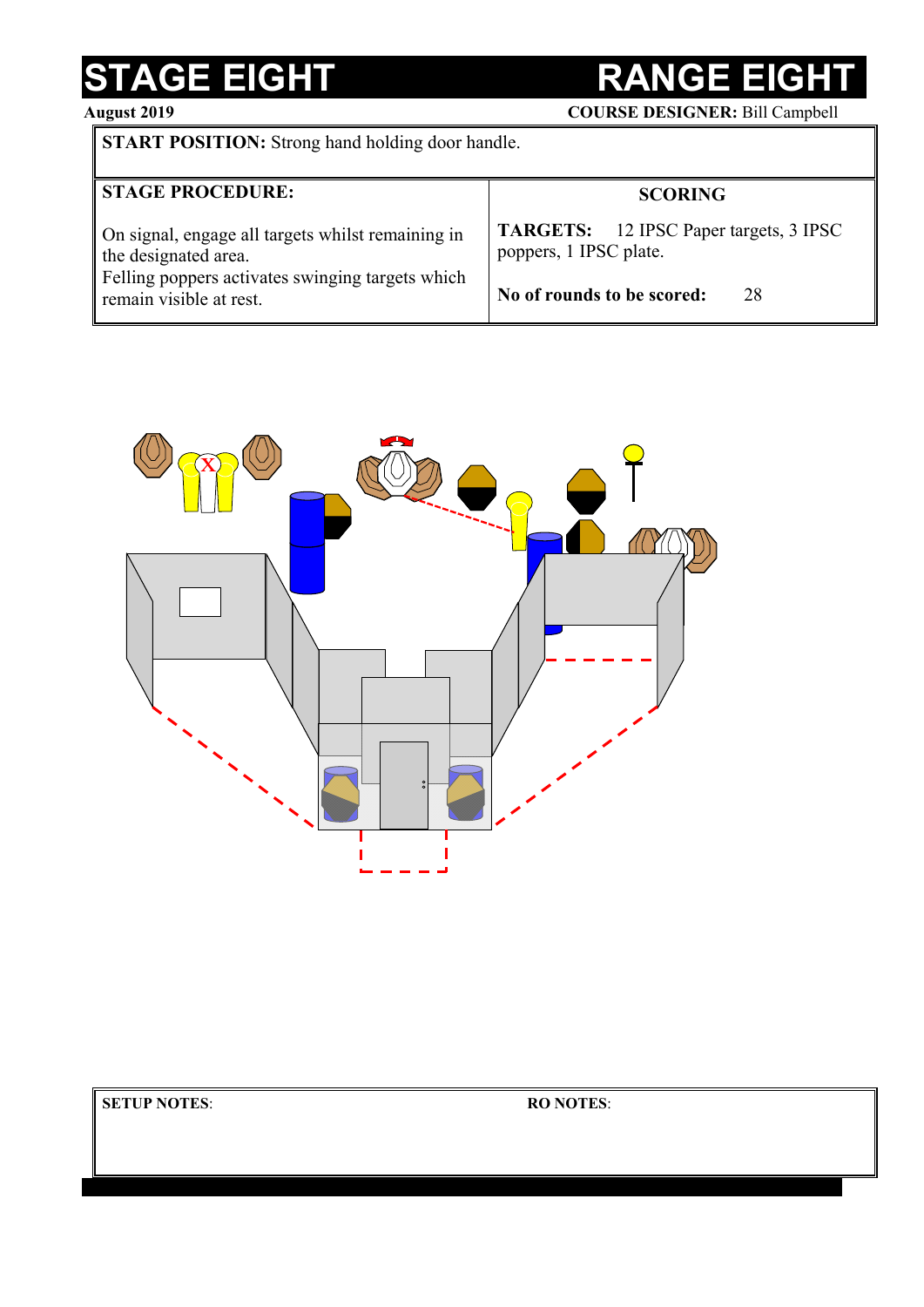### **STAGE NINE RANGE NINE**

### **August 2019**

| <b>COURSE DESIGNER: Bill Campbell</b> |  |
|---------------------------------------|--|
|---------------------------------------|--|

| <b>START POSITION:</b> Heels touching mark. Handgun has magazine inserted with chamber empty. |                                                         |  |
|-----------------------------------------------------------------------------------------------|---------------------------------------------------------|--|
| <b>STAGE PROCEDURE:</b>                                                                       | <b>SCORING</b>                                          |  |
| On signal, engage all targets whilst remaining in<br>the designated area.                     | <b>TARGETS:</b> 4 IPSC Paper targets, 4 IPSC<br>poppers |  |
|                                                                                               | No of rounds to be scored:<br>12                        |  |



**SETUP NOTES**:

**RO NOTES**:

**Papers targets and poppers are IPSC MINI.**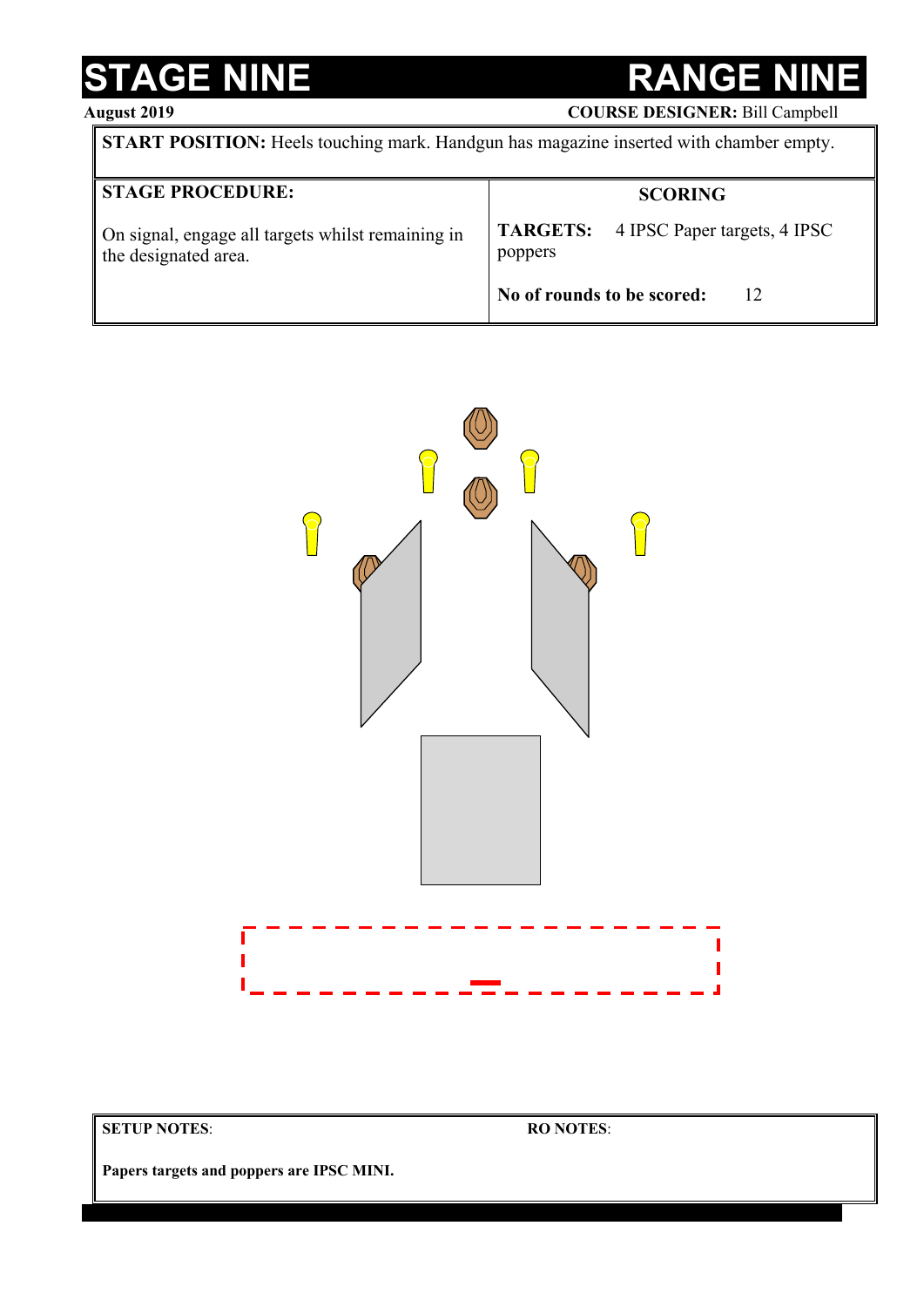### STAGE TEN RANGE T

**August 2019 COURSE DESIGNER:** NT Crew

**START POSITION:** Standing anywhere in designated area. Handgun has chamber empty and magazine well empty.

| <b>STAGE PROCEDURE:</b>                                                                                                                                      | <b>SCORING</b>                                                                        |
|--------------------------------------------------------------------------------------------------------------------------------------------------------------|---------------------------------------------------------------------------------------|
| On signal, engage all targets whilst remaining in<br>the designated area.<br>Felling popper activates drop screen to reveal<br>targets which remain visible. | <b>TARGETS:</b> 4 IPSC Paper targets, 1 IPSC<br>popper.<br>No of rounds to be scored: |

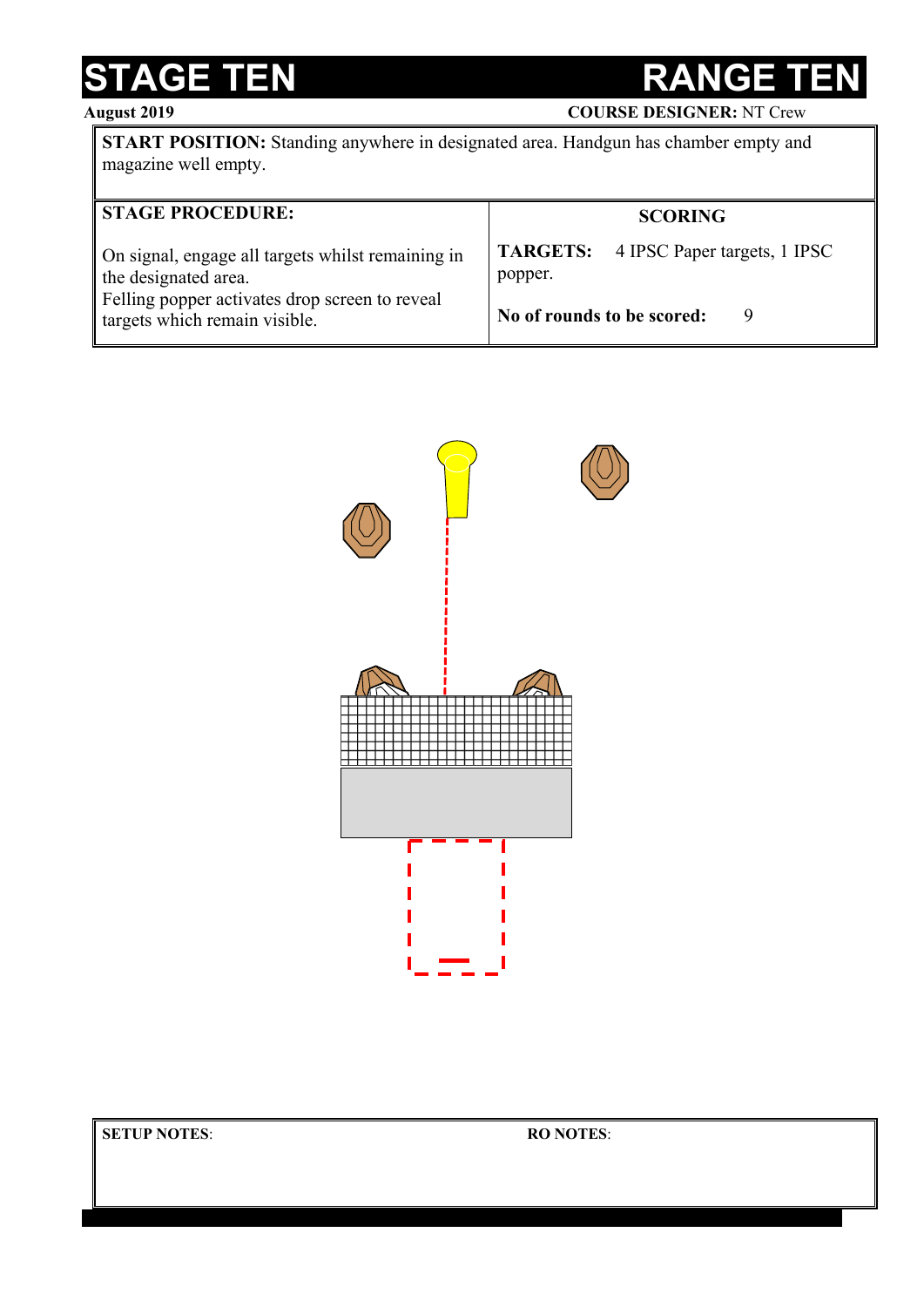### **STAGE ELEVEN RANGE ELE**

**August 2019 COURSE DESIGNER:** Bill Campbell

**START POSITION:** Standing anywhere in designated area.

| <b>STAGE PROCEDURE:</b>                           | <b>SCORING</b>                               |
|---------------------------------------------------|----------------------------------------------|
| On signal, engage all targets whilst remaining in | <b>TARGETS:</b> 4 IPSC Paper targets, 1 IPSC |
| the designated area.                              | popper, 3 IPSC plates.                       |
| Felling popper activates swinging plates which    | No of rounds to be scored:                   |
| remain visible at rest.                           | 12                                           |